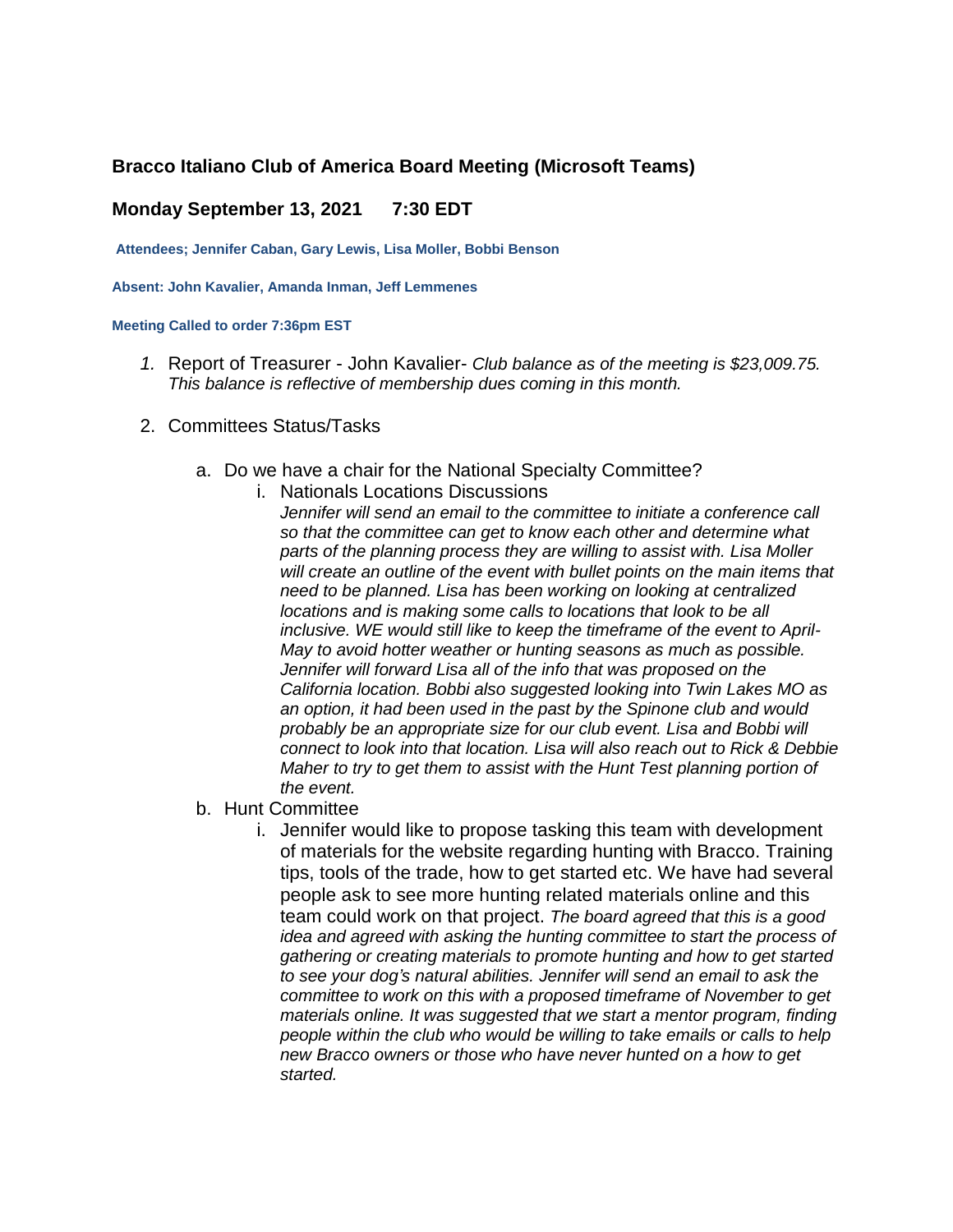- c. Judges Education Committee
	- i. What is the plan (if any) to expand this avenue, to have more JE seminars? *Currently there are only 2-3 people on the Judges Education Committee. We need to look at the membership list to determine who else might be able to join this committee. We would like to have 1-2 members in several different geographical areas. The committee needs to review the current power point presentation and develop a "train the trainers" approach to having a uniform presentation for anyone who was to host a judge's education seminar.*
	- ii. Canine College- where are we in this process. AKC has an opportunity for filming in Orlando- how does the club want to select the dogs who are used in the Canine College? *Jennifer will send an email to membership to get an idea of who might be attending the AKC Nationals in Orlando. This would be a good starting point for filming. Also once the national specialty location is determined we can ask AKC if they can film at that location to get the biggest selection of dogs to be used in the filming both in the ring and field.*
- d. Health Committee- *This committee is running smoothly and Amanda has been providing good feedback on the status of the current research project*
- 3. Newsletter- We have not had a newsletter in a long period of time. *Jennifer will email membership to see if we have anyone who would be interested in taking on the newsletter creation. This needs to get started back up ASAP members need something to show them what is going on within the club and breed.*
- 4. Regional Gatherings- *We would like to get more casual get together style events happening around the country. Maybe just training days or fun hunt type events, regional folks going to shows planning a dinner outing etc. We need to brainstorm how to get folks introduced to each other so that they can meet other members and Bracco enthusiasts. Jennifer suggested setting up conference calls or Facebook posts by region so people can see who else is in their reasonable driving location.*
- 5. Website- What can we do to make the website more of a GO TO place for members as well as those interested in a puppy? How can we encourage more breeders to be listed?

*The board will work to develop a "what to ask a breeder checklist" with the best questions to ask potential breeders when searching for a puppy. Making the breeder's listing free to membership. Doing the listing as a list of links to breeder's websites/phone numbers and geographic region. Removing the individual dog's information from the club site. Try to encourage new buyers to speak to several breeders, ask the right questions and make informed decisions. Bobbi mentioned that we need to have a backup person who can edit the website if something was to happen to Jennifer. Jennifer agrees and also suggested once we get a bit more materials collected we may want to look at hiring someone to manage the website so that it can be "fancier" and have secure features. We could use the website to take entries for events if we could get someone to*